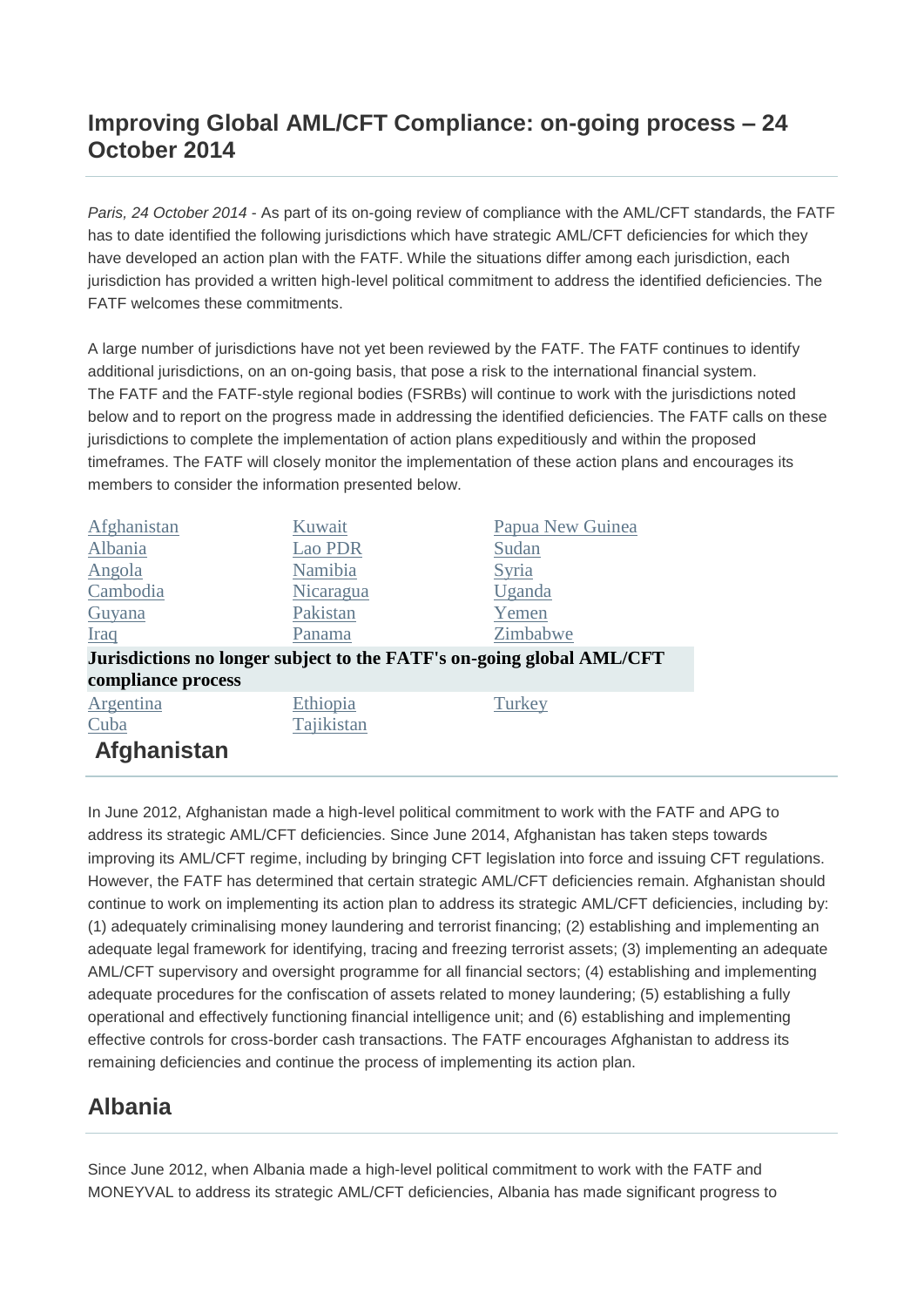improve its AML/CFT regime. Albania has substantially addressed its action plan at a technical level, including by: establishing adequate customer due diligence provisions; establishing an adequate legal framework for identifying, tracing and freezing terrorist assets; and enhancing the framework for international co-operation. The FATF will conduct an on-site visit to confirm that the process of implementing the required reforms and actions is underway to address deficiencies previously identified by the FATF.

#### **Angola**

In June 2010 and again in February 2013 in view of its revised action plan, Angola made a high-level political commitment to work with the FATF to address its strategic AML/CFT deficiencies. Since June 2014, Angola has taken steps towards improving its AML/CFT regime, including by commencing on-site inspections of AML/CFT compliance by banks. However, the FATF has determined that a strategic AML/CFT deficiency remains. Angola should continue to work on implementing its action plan to address this deficiency by ensuring that appropriate laws and procedures are in place to provide mutual legal assistance. The FATF encourages Angola to address its remaining deficiency and continue the process of implementing its action plan.

#### **Cambodia**

Since June 2011, when Cambodia made a high-level political commitment to work with the FATF and APG to address its strategic AML/CFT deficiencies, Cambodia has made significant progress to improve its AML/CFT regime. Cambodia has substantially addressed its action plan at a technical level, including by: adequately criminalising money laundering and terrorist financing; establishing procedures to identify and freeze terrorist assets; establishing procedures for the confiscation of funds related to money laundering; establishing an effectively functioning financial intelligence unit; and establishing controls for cross-border cash transactions. The FATF conducted an on-site visit but cannot yet determine that implementation of the above reforms has begun. The FATF encourages Cambodia to make progress by February 2015, when the FATF will again assess the situation.

#### **Guyana**

In October 2014, Guyana made a high-level political commitment to work with the FATF and CFATF to address its strategic AML/CFT deficiencies. Guyana will work on implementing its action plan to address these deficiencies, including by: (1) adequately criminalising money laundering and terrorist financing; (2) establishing and implementing adequate procedures for the confiscation of assets related to money laundering; (3) establishing and implementing an adequate legal framework for identifying, tracing and freezing terrorist assets; (4) establishing a fully operational and effectively functioning financial intelligence unit; (5) establishing effective measures for customer due diligence and enhancing financial transparency; (6) strengthening suspicious transaction reporting requirements; and (7) implementing an adequate supervisory framework. The FATF encourages Guyana to address its AML/CFT deficiencies by implementing its action plan.

#### **Iraq**

In October 2013, Iraq made a high-level political commitment to work with the FATF and MENAFATF to address its strategic AML/CFT deficiencies. The FATF has determined that certain strategic AML/CFT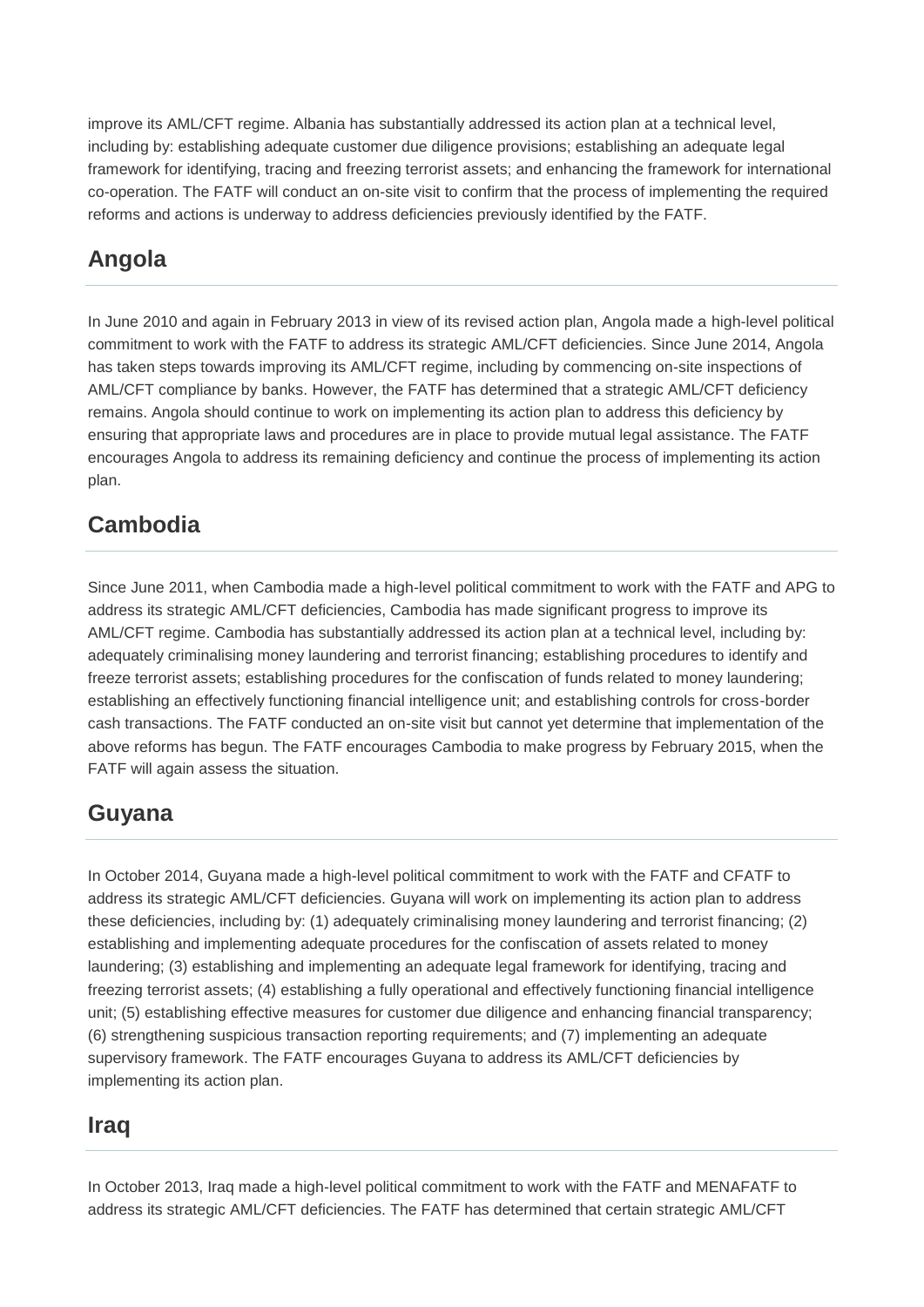deficiencies remain. Iraq should continue to work on implementing its action plan to address these deficiencies, including by: (1) adequately criminalising money laundering and terrorist financing; (2) establishing and implementing an adequate legal framework for identifying, tracing and freezing terrorist assets; (3) establishing effective customer due diligence measures; (4) establishing a fully operational and effectively functioning financial intelligence unit; (5) establishing suspicious transaction reporting requirements; and (6) establishing and implementing an adequate AML/CFT supervisory and oversight programme for all financial sectors. The FATF encourages Iraq to address its AML/CFT deficiencies by implementing its action plan.

#### **Kuwait**

Since June 2012, when Kuwait made a high-level political commitment to work with the FATF and MENAFATF to address its strategic AML/CFT deficiencies, Kuwait has made significant progress to improve its AML/CFT regime. Kuwait has substantially addressed its action plan at a technical level, including by: adequately criminalising terrorist financing; establishing procedures to identify and freeze terrorist assets; ensuring that appropriate laws and procedures are in place to provide mutual legal assistance with respect to terrorist financing; establishing customer due diligence measures; establishing a financial intelligence unit; ensuring that financial institutions are obligated to file suspicious transaction reports in relation to money laundering and terrorist financing; and ratifying the Terrorist Financing Convention. The FATF will conduct an on-site visit to confirm that the process of implementing the required reforms and actions is underway to address deficiencies previously identified by the FATF.

#### **Lao PDR**

In June 2013, the Lao PDR made a high-level political commitment to work with the FATF and APG to address its strategic AML/CFT deficiencies. However, the FATF has determined that certain strategic AML/CFT deficiencies remain. The Lao PDR should continue to work on implementing its action plan to address these deficiencies, including by: (1) adequately criminalising money laundering and terrorist financing; (2) establishing and implementing adequate procedures for the confiscation of assets related to money laundering; (3) establishing and implementing an adequate legal framework for identifying, tracing and freezing terrorist assets; (4) establishing a fully operational and effectively functioning financial intelligence unit; (5) establishing suspicious transaction reporting requirements; (6) implementing an adequate AML/CFT supervisory and oversight programme for all financial sectors; and (7) establishing and implementing effective controls for cross-border currency transactions. The FATF encourages the Lao PDR to address its AML/CFT deficiencies and continue the process of implementing its action plan.

#### **Namibia**

Since June 2011, when Namibia made a high-level political commitment to work with the FATF and ESAAMLG to address its strategic AML/CFT deficiencies, Namibia has made significant progress to improve its AML/CFT regime. Namibia has substantially addressed its action plan at a technical level, including by: adequately criminalising terrorist financing; establishing adequate procedures to identify and freeze terrorist assets; ensuring that supervisory authorities have sufficient powers to supervise for AML/CFT compliance; developing an adequate AML/CFT supervisory programme; establishing a financial intelligence unit; implementing effective, proportionate and dissuasive sanctions in order to deal with non-compliance with the national AML/CFT requirements; and ratifying the Terrorist Financing Convention. The FATF will conduct an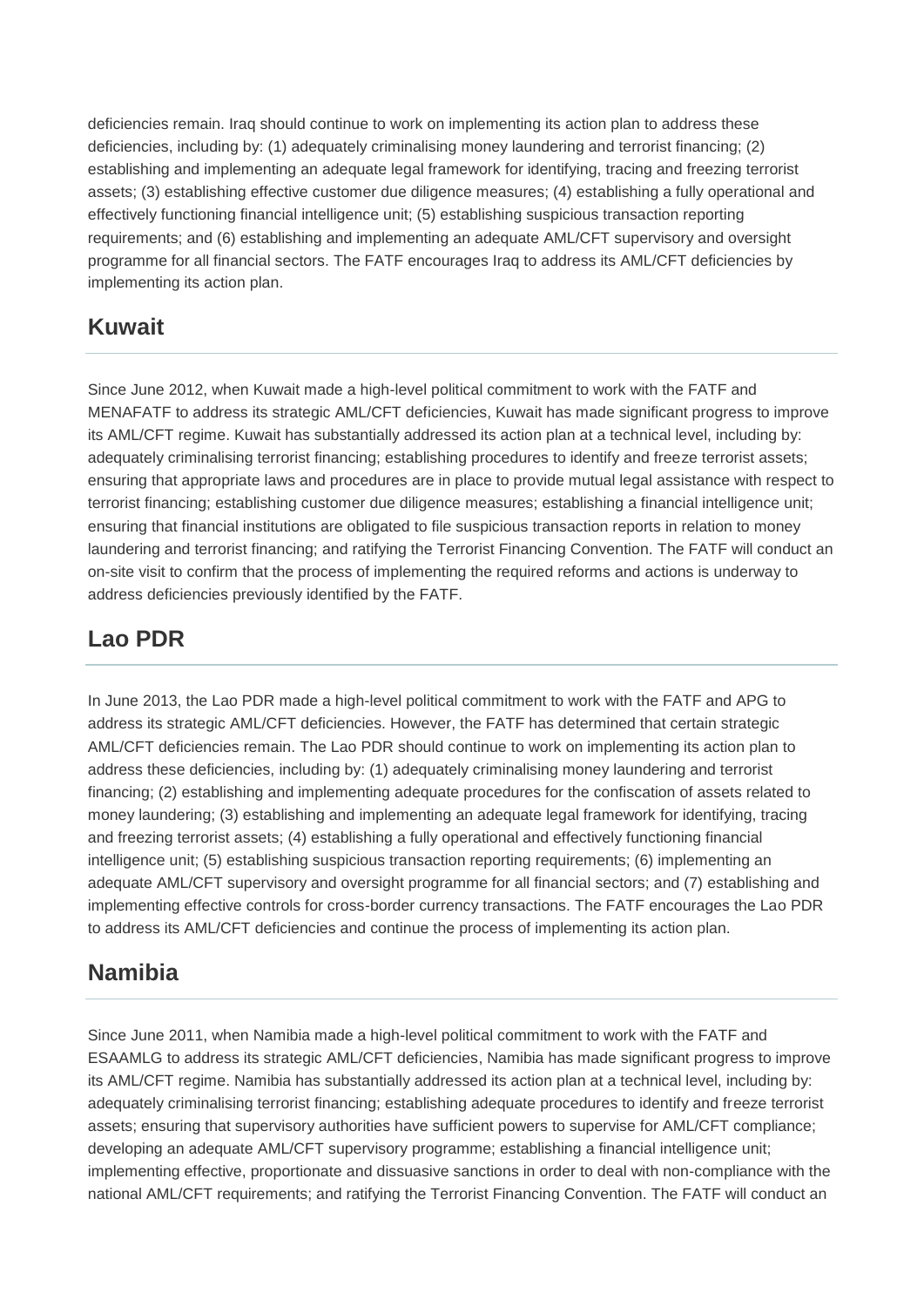on-site visit to confirm that the process of implementing the required reforms and actions is underway to address deficiencies previously identified by the FATF.

#### **Nicaragua**

Since June 2011, when Nicaragua made a high-level political commitment to work with the FATF to address its strategic AML/CFT deficiencies, Nicaragua has made significant progress to improve its AML/CFT regime. Nicaragua has substantially addressed its action plan at a technical level, including by: establishing effective customer due diligence measures and record-keeping requirements; establishing suspicious transaction reporting requirements for money laundering and terrorist financing; developing an AML/CFT supervisory programme for all financial sectors; establishing a financial intelligence unit; and establishing adequate procedures for identifying and freezing terrorist assets. The FATF will conduct an on-site visit to confirm that the process of implementing the required reforms and actions is underway to address deficiencies previously identified by the FATF.

#### **Pakistan**

Since June 2010, when Pakistan made a high-level political commitment to work with the FATF and APG to address its strategic AML/CFT deficiencies, Pakistan has made significant progress to improve its AML/CFT regime. In June 2014, the FATF determined that Pakistan had substantially addressed its action plan at a technical level, including by: adequately criminalising money laundering and terrorist financing; establishing procedures to identify, freeze and confiscate terrorist assets; ensuring a fully operational and effectively functioning financial intelligence unit; establishing regulation of money service providers; and improving controls for cross-border cash transactions. Due to security reasons, the FATF has been unable to conduct an on-site visit to assess whether the process of implementing the required reforms and actions is underway. The visit is currently scheduled to take place prior to the February 2015 FATF meetings.

#### **Panama**

In June 2014, Panama made a high-level political commitment to work with the FATF and GAFISUD to address its strategic AML/CFT deficiencies. However, the FATF has determined that strategic AML/CFT deficiencies remain. Panama should continue to work on implementing its action plan to address these deficiencies, including by: (1) adequately criminalising money laundering and terrorist financing; (2) establishing and implementing an adequate legal framework for freezing terrorist assets; (3) establishing effective measures for customer due diligence in order to enhance transparency; (4) establishing a fully operational and effectively functioning financial intelligence unit; (5) establishing suspicious transaction reporting requirements for all financial institutions and DNFBPs; and (6) ensuring effective mechanisms for international co-operation. The FATF encourages Panama to address its AML/CFT deficiencies and continue the process of implementing its action plan.

#### **Papua New Guinea**

In February 2014, Papua New Guinea made a high-level political commitment to work with the FATF and APG to address its strategic AML/CFT deficiencies. Since June, Papua New Guinea has taken steps towards improving its AML/CFT regime, including by issuing prudential standards on customer due diligence. However, the FATF has determined that strategic AML/CFT deficiencies remain. Papua New Guinea should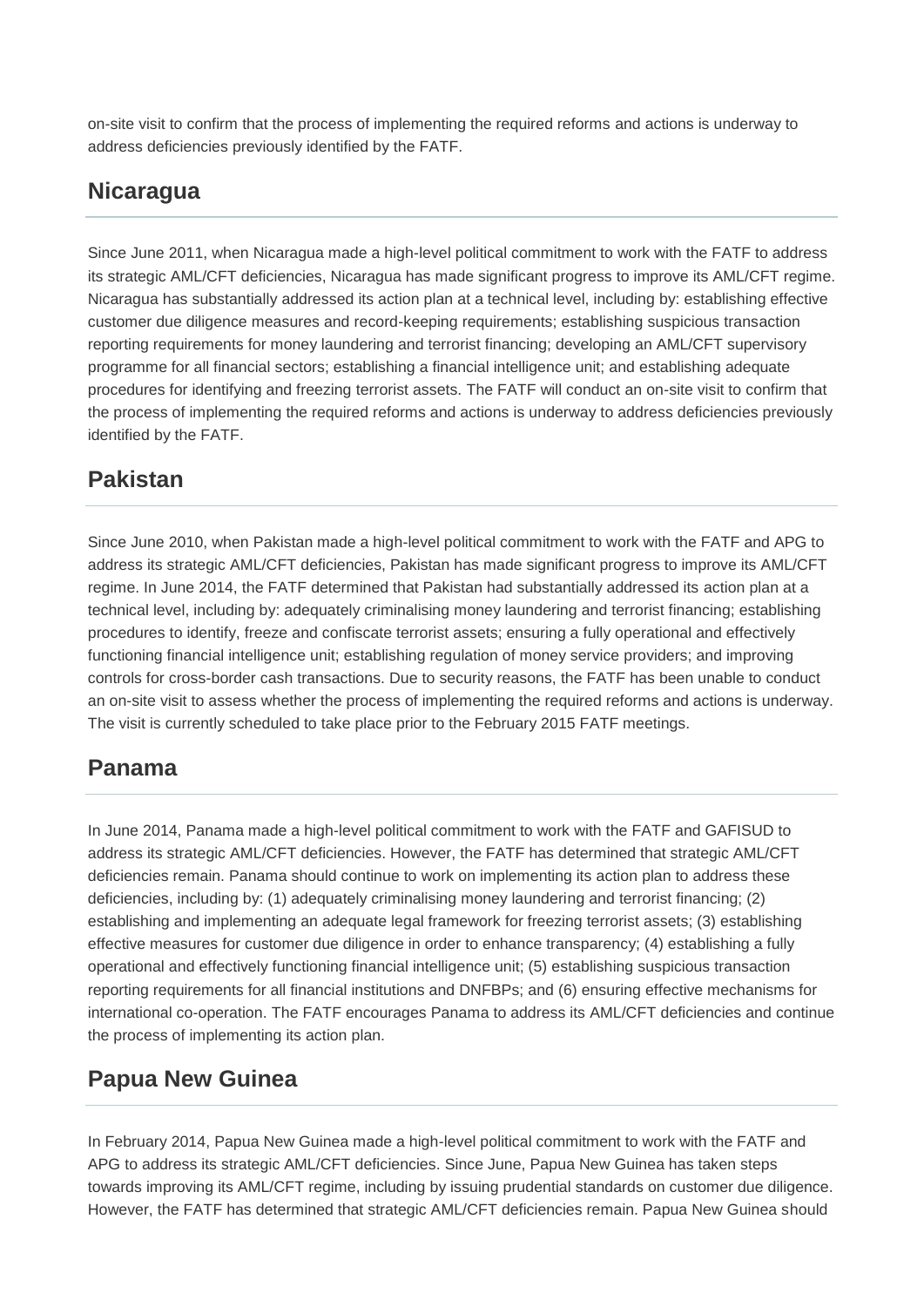continue to work on implementing its action plan to address these deficiencies, including by: (1) adequately criminalising money laundering and terrorist financing; (2) establishing and implementing adequate procedures for the confiscation of assets related to money laundering; (3) establishing and implementing an adequate legal framework for identifying, tracing and freezing terrorist assets; (4) establishing a fully operational and effectively functioning financial intelligence unit; (5) establishing suspicious transaction reporting requirements; (6) implementing an adequate AML/CFT supervisory and oversight programme for all financial sectors; and (7) establishing and implementing effective controls for cross-border currency transactions. The FATF encourages Papua New Guinea to address its AML/CFT deficiencies and continue the process of implementing its action plan.

#### **Sudan**

In February 2010 and again in June 2013 in view of its revised action plan, Sudan made a high-level political commitment to work with the FATF and MENAFATF to address its strategic AML/CFT deficiencies. Since June 2014, Sudan has taken steps towards improving its AML/CFT regime, including by bringing into force three decrees related to UNSCR asset freezing obligations. However, the FATF has determined that strategic AML/CFT deficiencies remain. Sudan should continue to work on implementing its action plan to address these deficiencies, including by: (1) addressing the remaining issues regarding the predicate offences for money laundering; (2) implementing adequate procedures for identifying and freezing terrorist assets; (3) ensuring a fully operational and effectively functioning financial intelligence unit; (4) improving customer due diligence measures; and (5) ensuring that appropriate laws and procedures are in place with regard to mutual legal assistance. The FATF encourages Sudan to address its remaining deficiencies and continue the process of implementing its action plan.

### **Syria**

Since February 2010, when Syria made a high-level political commitment to work with the FATF and MENAFATF to address its strategic AML/CFT deficiencies, Syria has made progress to improve its AML/CFT regime. In June 2014, the FATF determined that Syria had substantially addressed its action plan at a technical level, including by criminalising terrorist financing and establishing procedures for freezing terrorist assets. While the FATF determined that Syria has completed its action plan agreed upon with the FATF, due to the security situation, the FATF has been unable to conduct an on-site visit to assess whether the process of implementing the required reforms and actions is underway. The FATF will continue to monitor the situation.

### **Uganda**

In February 2014, Uganda made a high-level political commitment to work with the FATF and ESAAMLG to address its strategic AML/CFT deficiencies. Since June 2014, Uganda has taken steps towards improving its AML/CFT regime, including by establishing its financial intelligence unit and issuing guidance to reporting entities. However, the FATF has determined that strategic AML/CFT deficiencies remain. Uganda should continue to work on implementing its action plan to address these deficiencies, including by: (1) adequately criminalising terrorist financing; (2) establishing and implementing an adequate legal framework for identifying, tracing and freezing terrorist assets; (3) ensuring effective record-keeping requirements; (4) establishing a fully operational and effectively functioning financial intelligence unit; (5) ensuring adequate suspicious transaction reporting requirements; (6) ensuring an adequate and effective AML/CFT supervisory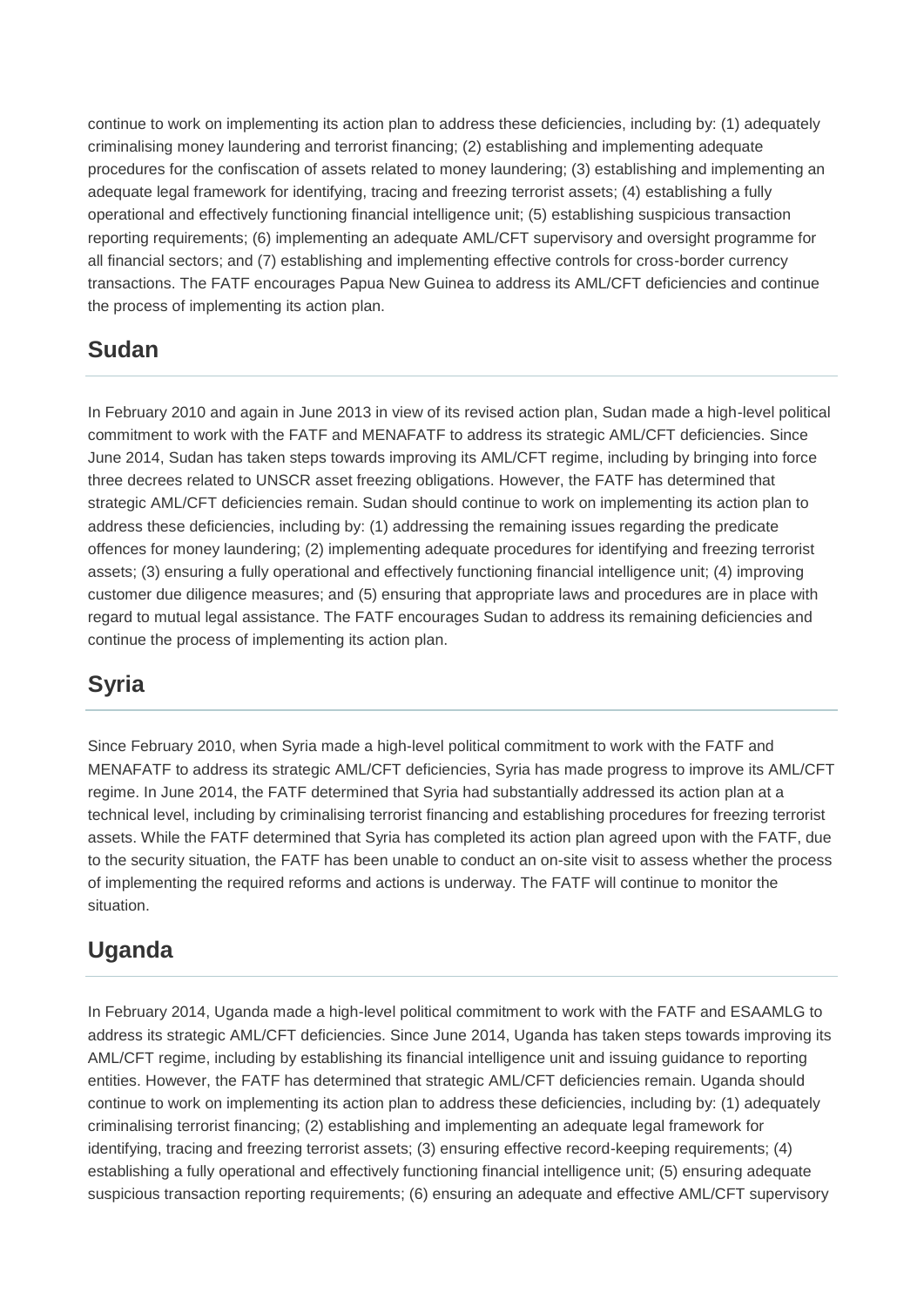and oversight programme for all financial sectors; and (7) ensuring that appropriate laws and procedures are in place with regard to international co-operation for the financial intelligence unit and supervisory authorities. The FATF encourages Uganda to address its remaining AML/CFT deficiencies and continue the process of implementing its action plan.

### **Yemen**

Since February 2010, when Yemen made a high-level political commitment to work with the FATF and MENAFATF to address its strategic AML/CFT deficiencies, Yemen has made progress to improve its AML/CFT regime. In June 2014, the FATF determined that Yemen had substantially addressed its action plan at a technical level, including by adequately criminalising money laundering and terrorist financing; establishing procedures to identify and freeze terrorist assets; improving its customer due diligence and suspicious transaction reporting requirements; issuing guidance; developing the monitoring and supervisory capacity of the financial sector supervisory authorities and the financial intelligence unit (FIU); and establishing a fully operational and effectively functioning FIU. While the FATF determined that Yemen has completed its action plan agreed upon with the FATF, due to the security situation, the FATF has been unable to conduct an on-site visit to assess whether the process of implementing the required reforms and actions is underway. The FATF will continue to monitor the situation.

### **Zimbabwe**

Since June 2011, when Zimbabwe made a high-level political commitment to work with the FATF and ESAAMLG to address its strategic AML/CFT deficiencies, Zimbabwe has made significant progress to improve its AML/CFT regime. Zimbabwe has substantially addressed its action plan at a technical level, including by: adequately criminalising money laundering and terrorist financing; establishing adequate procedures to identify and freeze terrorist assets; establishing a financial intelligence unit; ensuring financial institutions are aware of and comply with their obligations to file suspicious transaction reports in relation to ML and FT; and ratifying the Terrorist Financing Convention. The FATF will conduct an on-site visit to confirm that the process of implementing the required reforms and actions is underway to address deficiencies previously identified by the FATF.

# **Jurisdictions no longer subject to the FATF's on-going Global AML/CFT Compliance Process**

## **Argentina**

The FATF welcomes Argentina's significant progress in improving its AML/CFT regime and notes that Argentina has established the legal and regulatory framework to meet its commitments in its action plan regarding the strategic deficiencies that the FATF had identified in June 2011. Argentina is therefore no longer subject to the FATF's monitoring process under its on-going global AML/CFT compliance process. Argentina will work with the FATF and GAFISUD as it continues